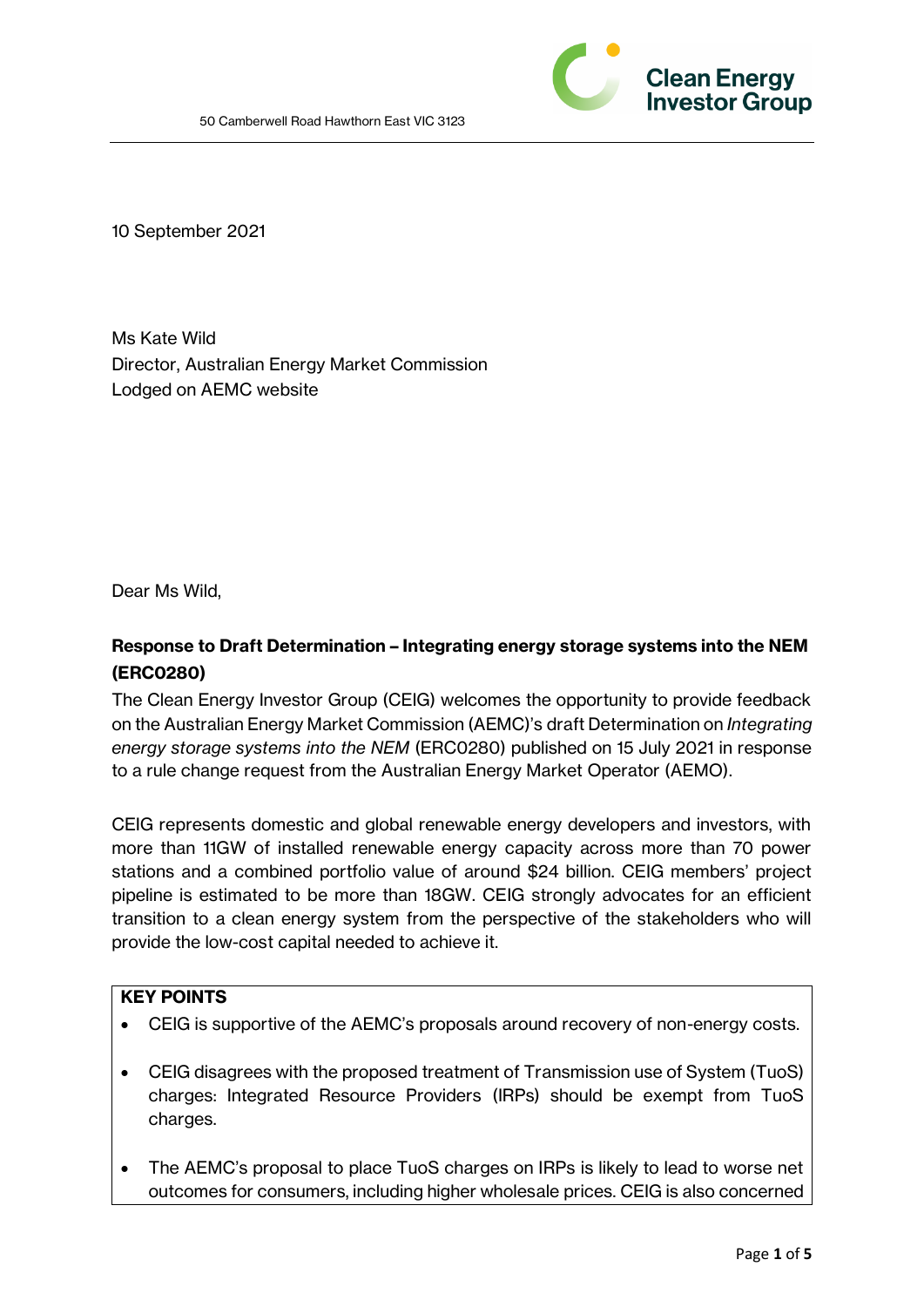

that it could jeopardise the transition to a clean energy system by negatively impacting the economics of storage assets.

- The AEMC should not assume that locational marginal prices should or will be put in place, and it should not discard AEMO's proposal to exempt storage assets from TuoS charges on that basis.
- By instigating that storage should pay TuoS charges by default, future storage projects will be in a weaker position to start negotiating exemptions from TuoS charges with their relevant Transmission Network Service Providers (TNSP), leading to potential worse outcomes for consumers.
	- $\circ$  If it goes ahead with its proposal, the AEMC should consider placing the burden of proof for non-zero TuoS charges on TNSPs.
- Conflict of interests could arise as the competitive arms of TNSPs increasingly compete to install storage assets.
	- $\circ$  If it goes ahead with its proposal, the AEMC should consider placing guardrail mechanisms and/or developing guidelines to ensure those conflicts are appropriately managed.

#### **Support proposals around recovery of non-energy costs**

CEIG is supportive of the AEMC's proposals around recovery of non-energy costs. The proposed amendments to Frequency Control Ancillary Services (FCAS) settlement are aligned to the National Electricity Objective and should be acted upon given they were already delayed from the Infigen rule change proposal on FCAS settlement.

#### **Engagement with industry - TuoS charges**

CEIG welcomes the AEMC's intent to clarify the application of TuoS and DuoS charges to storage assets but is concerned that material changes are being proposed (compared to AEMO's initial rule change proposal) at a late stage in the process.

CEIG members have expressed serious concerns about the AEMC's proposals on TuoS charges and their comments echo the feedback provided to the AEMC during the Q&A session of 3 September 2021.

The AEMC should carefully consider the impacts of its proposals on TuoS charges and consult further with industry as required. This need not and should not however delay the implementation of those parts of the draft Determination that are generally agreed to by stakeholders.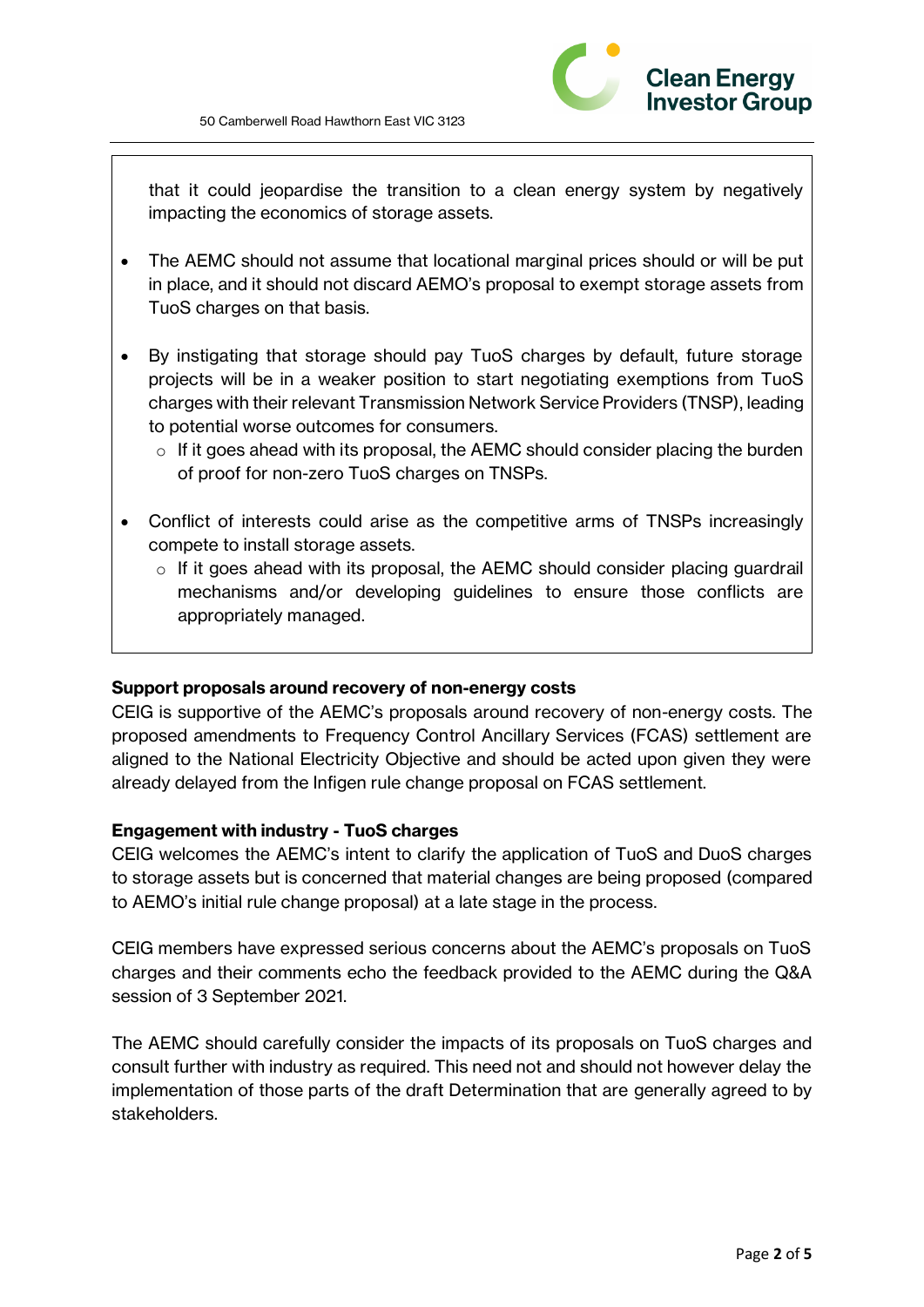

## **Storage assets should be exempt from TuoS charges**

CEIG does not agree with the AEMC's proposed treatment of storage assets around TuoS charges and believes that they should be exempt from paying TuoS charges, in line with AEMO's rule change proposal.

CEIG agrees with AEMO's argument that storage assets act "as a part of the supply chain" and not as end-consumers of electricity, and TNSPs do not have to increase the capacity of the transmission network to connect storage assets.

Storage assets also do not have the same rights as consumers and should therefore not be charged for TuoS. It would be helpful if the National Electricity Rules included a definition that clarifies the difference between 'final consumption' and 'accumulation' as subsets of load.

The proposal to charge TuoS by default and the uncertainty around whether an exemption can be negotiated with the TNSP will create revenue uncertainty for project developers and investors and will increase the risk premium applied on storage asset projects, ultimately leading to higher prices for consumers. It also creates a barrier to entry and is likely to reduce competition.

The AEMC's Final Determination should make clear that IRPs are exempt from TuoS charges.

#### **Unintended consequences from not exempting storage assets from TuoS**

The current approach to TuoS charges is likely to lead to higher prices for consumers:

- storage assets would need to increase their wholesale bid prices to recover TuoS charges;
- if they cannot pass on those costs through wholesale prices, storage assets will be less active in the market and competition will decrease.

CEIG expects that consumers would be worse off overall as the cost impact of the pass-through of TuoS charges is likely to be higher than the savings they can expect to make on TuoS charges.

CEIG agrees with the ESB and the AEMC that storage assets can provide substantial benefits to consumers and should be incentivised to locate in the grid. Our modelling<sup>1</sup> indicates that 15GW of storage needs to be installed between now and 2042 to transition the National Electricity Market to clean energy. State-based clean energy programs have already noted that they will rely on storage assets to firm their large wind and solar investment programs.

<sup>1</sup> CEIG *Clean Energy Investor Principles – Unlocking low-cost capital for clean energy investment*, Aug-21 [\(www.ceig.org.au/investor-principles](https://ceig.org.au/investor-principles/) )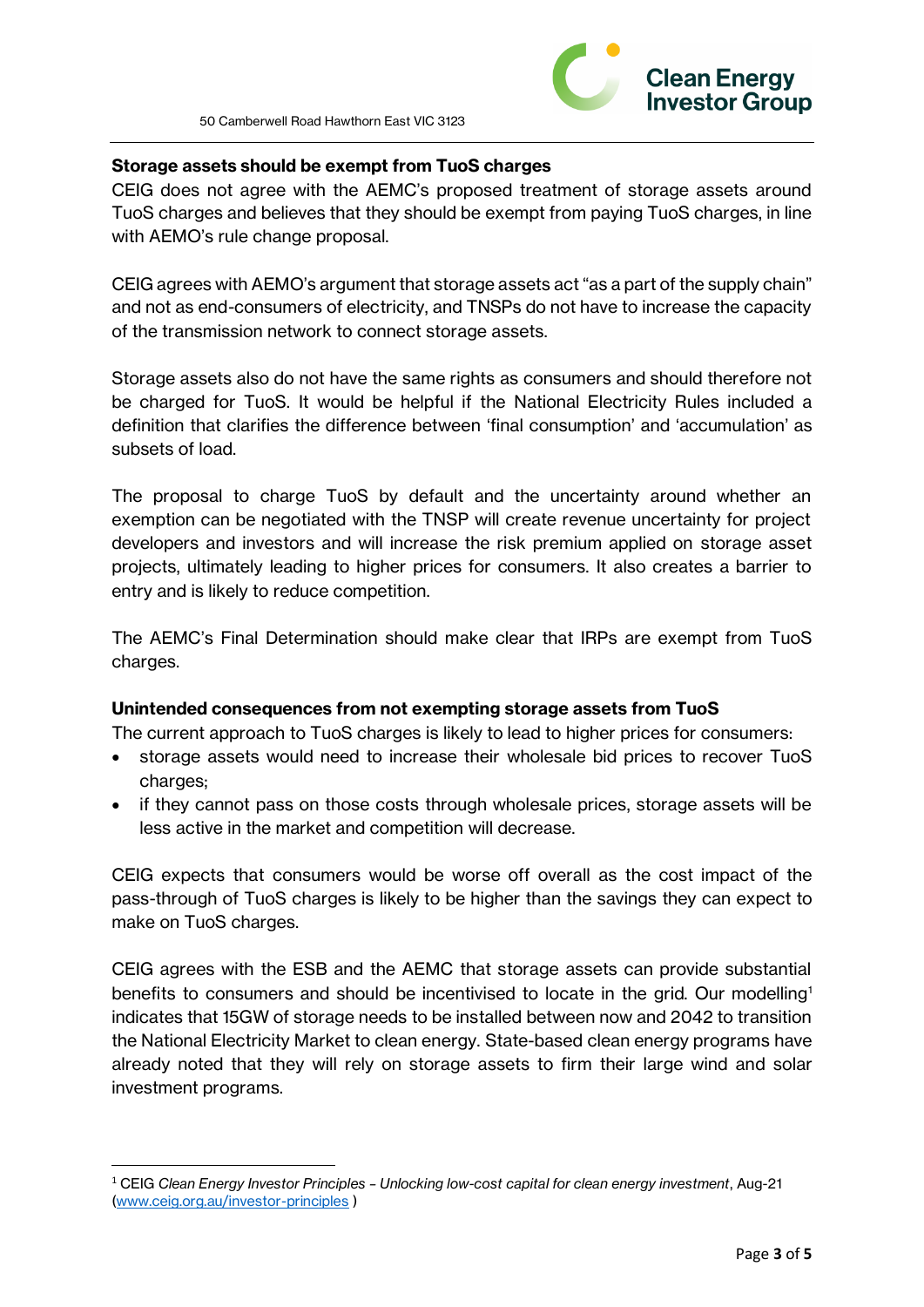

If the exemption from TuoS charges is not granted, CEIG is also concerned that it could jeopardise the transition to a clean energy system by negatively impacting the economics of storage assets. This will lead to lower volumes of investment and at a higher cost of capital. It could also impact the success of State-based clean energy programs.

# **AEMC should not assume that LMPs will be implemented**

It also appears that one reason for the AEMC's decision not to provide a clear exemption from TuoS charges is that this exemption would need to be unwound if the Energy Security Board (ESB)'s locational marginal pricing (LMP) proposals were to be implemented.

CEIG has recently re-iterated<sup>2</sup> its recommendation that pricing approaches that use LMPs should be avoided as they do not deliver the revenue certainty that is required for investors to commit the low-cost capital required to deliver the necessary transformation of the energy system.

The AEMC should not assume that LMPs should or will be put in place and it should not discard AEMO's proposal to exempt storage assets from TuoS charges on that basis.

## **Compromised outlook for negotiation of transmission service agreements**

CEIG understands that the AEMC has aimed to provide an avenue for storage asset owners to negotiate transmission service agreements with TNSPs, and that the proposed rule change does not impact on existing negotiated agreements where a storage asset owner may have negotiated not to pay any TuoS charges.

However, by instigating that storage should pay TuoS charges by default, the proposed rule change will place future storage projects in a weaker position to start negotiating exemptions from TuoS charges with their relevant TNSP.

The AEMC appears to have assumed that the template for existing negotiated agreements could be rolled over when, in practice, TNSPs are likely to change their negotiating strategy in accordance with the new rule.

If the AEMC goes ahead with its proposal, it should require TNSPs to:

- be transparent around the methodology and inputs applied to quantify a proposed level of TuoS charges.
	- $\circ$  This is aligned to CEIG's recommendation in its Clean Energy Investor Principles<sup>3</sup> that market bodies promote greater transparency and accountability; and
- demonstrate why non-zero TuoS should apply if this is the TNSP's starting position (rather than placing the burden of proof on storage asset owners).

<sup>2</sup> CEIG *Clean Energy Investor Principles – Unlocking low-cost capital for clean energy investment*, Aug-21 [\(www.ceig.org.au/investor-principles](https://ceig.org.au/investor-principles/) )

<sup>3</sup> CEIG *Clean Energy Investor Principles – Unlocking low-cost capital for clean energy investment*, Aug-21 [\(www.ceig.org.au/investor-principles](https://ceig.org.au/investor-principles/) )